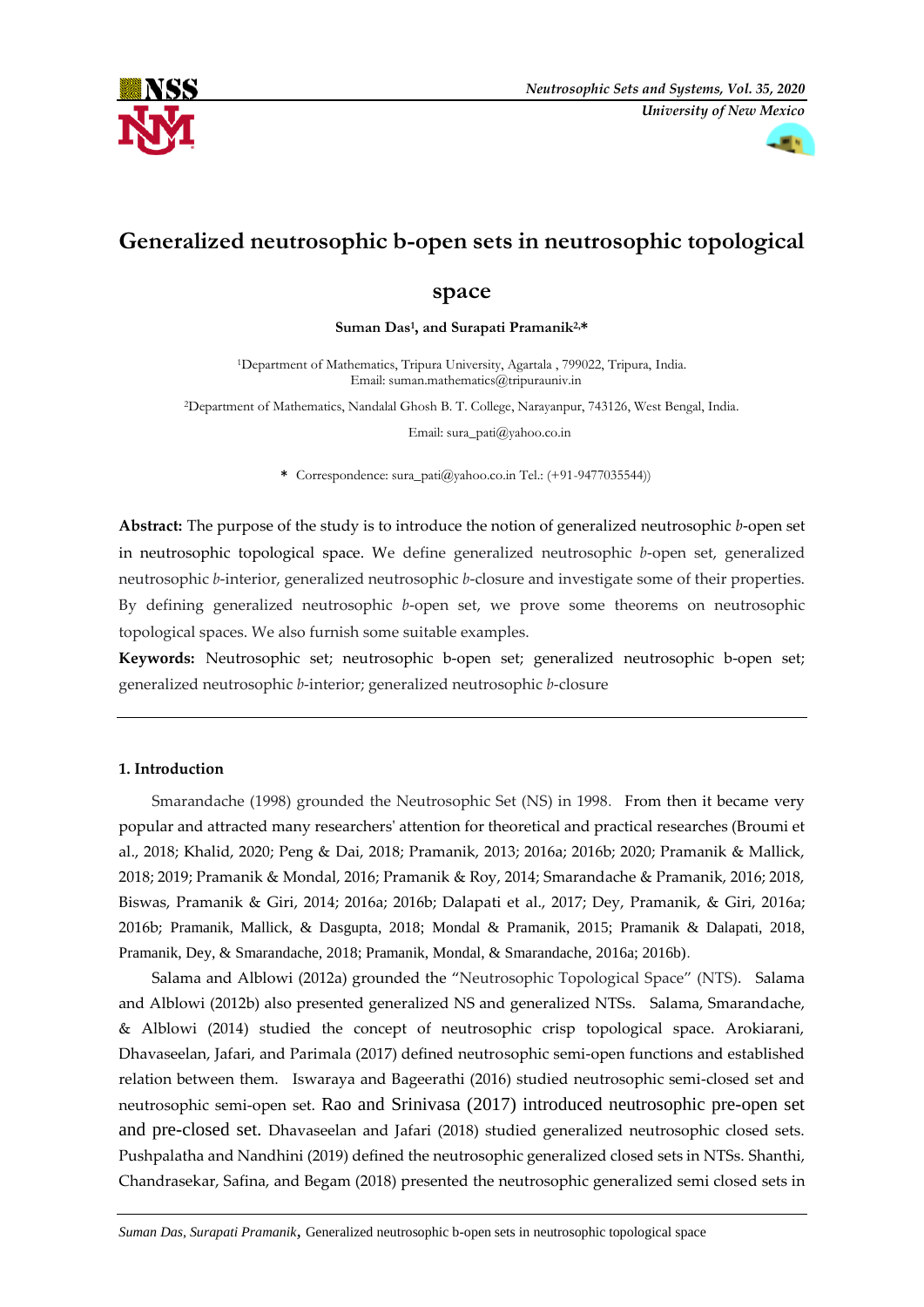NTSs. Ebenanjar, Immaculate, and Wilfred (2018) studied neutrosophic *b* -open sets in NTSs. Maheswari, Sathyabama, and Chandrasekar (2018) studied the neutrosophic generalized b- closed sets in NTSs.

**Research gap**: No investigation on neutrosophic generalized *b*-open set has been reported in the recent literature.

**Motivation**: In order to fill the research gap, we introduce neutrosophic generalized b-open set. Remaining of the paper is designed as follows:

Section 2 recalls of NTS, neutrosophic b- closed sets and a theorem. Section 3 introduces neutrosophic generalized *b*-open set and proofs of some theorems on neutrosophic *b*-open sets. Section 4 presents concluding remarks.

#### **2. Preliminaries and some properties**

**Definition 2.1** Assume that  $(W, \tau)$  is an NTS. Then  $\chi$ , an NS over W is said to be a Neutrosophic b-Open (N-*b*-open) set (Ebenanjar, Immaculate, & Wilfred, 2018) if and only if (iff) ⊆*Nint*(*Ncl*( ))∪ *Ncl*(*Nint*(γ)).

**Definition 2.2** In an NTS ( $W, \tau$ ), an NS  $\chi$  is said to be a Neutrosophic b-Closed (N-b-closed) set (Ebenanjar, Immaculate, & Wilfred, 2018) iff  $\chi$  ⊇  $N_{int}(N_{c}l(χ))$ ∩  $N_{c}l(N_{int}(χ))$ .

Remark 2.1 An NS  $χ$  over *W* is said to be an N-b-closed set (Ebenanjar, Immaculate, & Wilfred, 2018) in  $(W, \tau)$  iff  $\chi$ <sup>c</sup> is a N-*b*-open set in  $(W, \tau)$ .

In 2018, Ebenanjar, Immaculate, and Wilfred (2018) studied the concept of N-*b*-open set in NTS but they did not check whether the union or intersection of two N-*b*-open sets (N-*b*-closed sets) is again an N-*b*-open set (N-*b*-closed set) or not. In this paper we show some results on the intersection and union of neutrosophic *b*-closed sets.

**Theorem 2.1** The intersection of any two N-*b*-closed sets is again an N-b-closed set. **Proof.** Assume that  $E$ ,  $F$  be any two N-b-closed sets in an  $NTS$  ( $W, \tau$ ). Then we have

| $E \supseteq N_{int}(N_{cl}(E)) \cap N_{cl}(N_{int}(E))$                                                                                                 | (1)                           |
|----------------------------------------------------------------------------------------------------------------------------------------------------------|-------------------------------|
| and $F \supseteq N_{int}(N_{cl}(F)) \cap N_{cl}(N_{int}(F))$                                                                                             | (2)                           |
| For any two NSs E and F We know that $E \cap F \subseteq E$ and $E \cap F \subseteq F$ .                                                                 |                               |
| Now $E \cap F \subseteq E \Longrightarrow N_{int}(E \cap F) \subseteq N_{int}(E) \Longrightarrow N_{cl}(N_{int}(E \cap F)) \subseteq N_{cl}(N_{int}(E))$ | (3)                           |
| $E \cap F \subseteq E \Longrightarrow N_{cl}(E \cap F) \subseteq N_{cl}(E) \Longrightarrow N_{int}(N_{cl}(E \cap F)) \subseteq N_{int}(N_{cl}(E))$       | (4)                           |
| $E \cap F \subseteq F \Longrightarrow N_{int}(E \cap F) \subseteq N_{int}(F) \Longrightarrow N_{cl}(N_{int}(E \cap F)) \subseteq N_{cl}(N_{int}(F))$     | (5)                           |
| $E \cap F \subseteq F \Longrightarrow N_{cl}(E \cap F) \subseteq N_{cl}(F) \Longrightarrow N_{int}(N_{cl}(E \cap F)) \subseteq N_{int}(N_{cl}(F))$       | (6)                           |
| From $(1)$ and $(2)$ we have,                                                                                                                            |                               |
| $E \cap F \supseteq N_{int}(N_{cl}(E)) \cap N_{cl}(N_{int}(E)) \cap N_{int}(N_{cl}(F)) \cap N_{cl}(N_{int}(F))$                                          |                               |
| $\supseteq N_{int}(N_{cl}(E\cap F)) \cap N_{cl}(N_{int}(E\cap F)) \cap N_{int}(N_{cl}(E\cap F)) \cap N_{cl}(N_{int}(E\cap F))$                           |                               |
|                                                                                                                                                          | [ by eqs (3), (4), (5) & (6)] |
| $N_{int}(N_{cl}(E\cap F)) \cap N_{cl}(N_{int}(E\cap F))$                                                                                                 |                               |
| $\Rightarrow E \cap F \supseteq N_{cl}(N_{int}(E \cap F)) \cap N_{int}(N_{cl}(E \cap F)).$                                                               |                               |
| Therefore $E \cap F$ is an N-b-closed set.                                                                                                               |                               |
|                                                                                                                                                          |                               |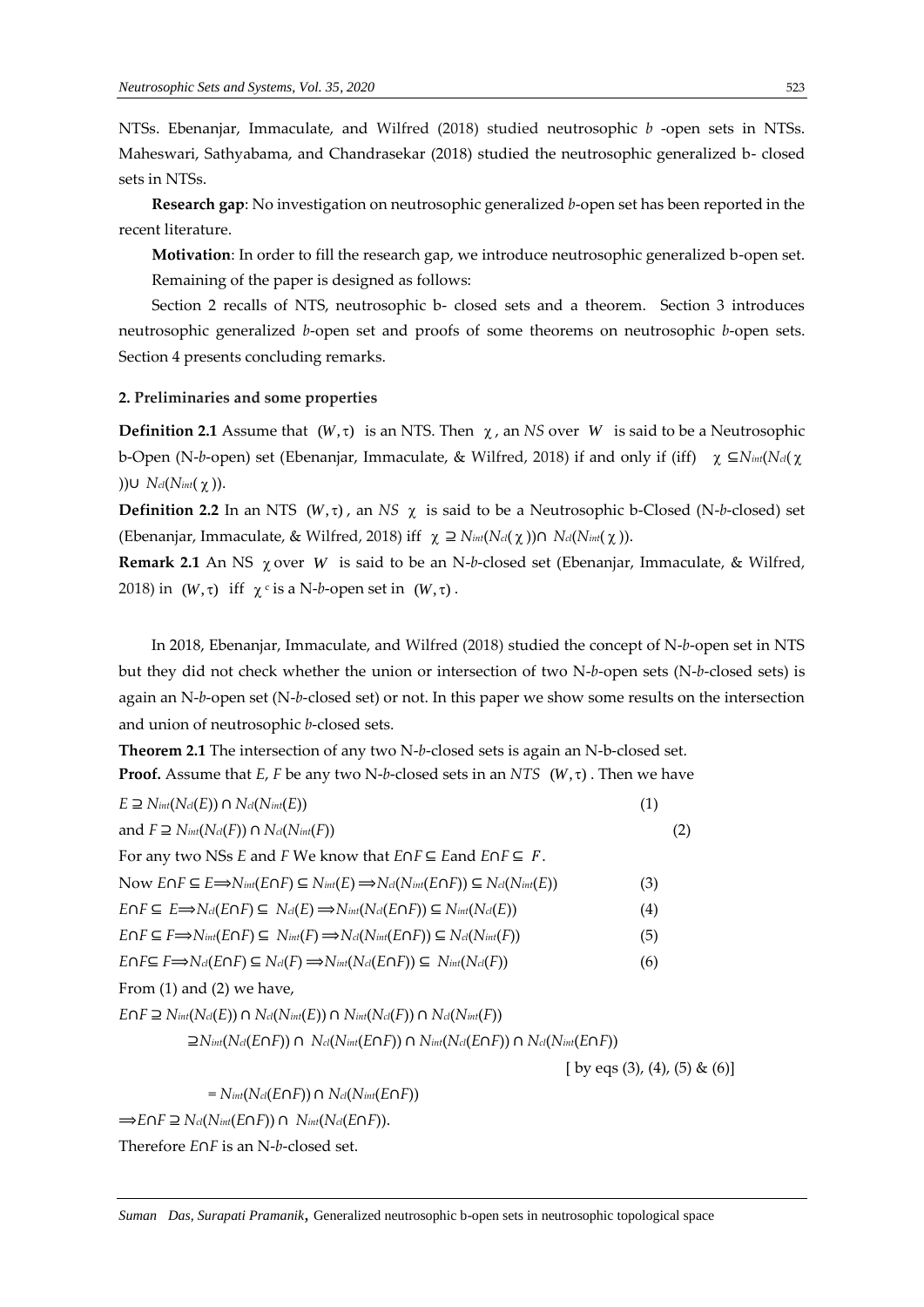Hence the intersection of any two N-*b*-closed sets is again an N-*b*-closed set.

**Remark 2.2:** The union of any two N-*b*-closed sets may not be an N-*b*-closed set. This is proved as follows:

**Example 2.1:** Assume that 1 2 *W p p* { , } and = {0*N*, 1*N*, {( 1 *p* , 0.5, 0.2, 0.4), ( 2 *p* , 0.6, 0.1, 0.3)}, {( 1 *p* , 0.3, 0.5, 0.6),  $(p_2, 0.4, 0.4, 0.5)$ } be the family of some NSs over *W*. Then  $\tau$  is an NT on *W*. Now it can be verified that *E*= {(*a*, 0.6, 0.5, 0.6), (*b*, 0.5, 0.6, 0.7)}, *F*={(*a*,1, 0, 1), (*b*, 0.9, 0.1, 0.1)} are two N-*b*-closed sets in  $(W, \tau)$ . But their union  $E \cup F = \{(a, 1, 0, 0.6), (b, 0.9, 0.1, 0.1)\}$  is not an N-*b*-closed set.

**Definition 2.3** Assume that  $(W, \tau)$  is an NTS and  $\chi$  is an *NS* over *W*. Then the Neutrosophic *b-*Closure (*Nbcl*) and Neutrosophic *b*-Interior (*Nbint*) (Ebenanjar, Immaculate & Wilfred, 2018) of are defined by

 $N_{\text{bol}}(\chi) = \bigcap \{\psi : \psi \text{ is an N-}b\text{-closed set in } (W,\tau) \text{ and } \chi \subseteq \psi\};$  $N_{\text{bint}}(\chi) = \cup \{ \xi : \xi \text{ is an N-}b\text{-open set in } (W,\tau) \text{ and } \xi \subseteq \chi \}.$ 

Remark 2.3 Clearly *Nbint*(χ) is the largest N-b-open set (Ebenanjar, Immaculate, & Wilfred, 2018) in  $(W, \tau)$  which is contained in  $\chi$  and  $N_{bcl}(\chi)$  is the smallest N-b-closed set in  $(W, \tau)$  which contains  $\chi$ .

**Definition 2.4** Assume that  $(W, \tau)$  is an NTS. A neutrosophic subset *E* of  $(W, \tau)$  is said to be a Neutrosophic Generalized Closed Set (NGCS) (Dhavaseelan & Jafari, 2018) if *Ncl*(*E*)⊆*F* whenever *E*⊆*F* and *F* is an NOS. A subset *K* of (*W*,  $\tau$ ) is called Neutrosophic Generalized Open Set (NGOS) iff  $K^c$  is an NGCS in  $(W, \tau)$ .

### **3. Generalized neutrosophic** *b***-open set**

**Definition 3.1** Assume that  $(W, \tau)$  is an NTS. An NS G over W is called a Generalized Neutrosophic *b*-Open (g-N-*b*-open) set if ∃ an N-*b*-closed set *H* (except *1N*) with *G*⊆*H* such that *G*⊆ *N*<sup>*int*</sup>(*H*). A *neutrosophic subset K* in (*W*, τ) is called a Generalized Neutrosophic *b*-Closed  $(g-N-b$ -closed) set iff  $K^c$  is a g-N-*b*-open set in  $(W, \tau)$ .

**Example 3.1** Assume that  $W = \{p_1, p_2\}$  and  $\tau = \{0_N, 1_N, \{(p_1, 0.5, 0.6, 0.7), (p_2, 0.6, 0.7, 0.8)\}, \{(p_1, 0.6, 0.7, 0.8)\}\$ 0.5, 0.6),  $(p_2, 0.7, 0.6, 0.7)$ }} are the collection of some *NSs* over *W*. Then  $(W, \tau)$  is clearly an NTS. Here *K* = {( $p_1$ , 0.6, 0.7, 0.8), ( $p_2$ , 0.5, 0.8, 0.8)} is a g-N-b-open set, because there exists an N-b-closed set *G* = {  $p_1$ , 0.7, 0.3, 0.4), (  $p_2$ , 0.8, 0.3, 0.4)} in (*W*, τ) with *K* ⊆ *G* such that *K* ⊆ *N*<sub>*int*</sub>(*G*).

**Proposition 3.1** In an NTS  $(W, \tau)$  ,  $0_N$  is a g-N-*b*-open set but 1*N* is not a g-N-*b*-open set.

**Proof.** Assume that (W,  $\tau$ ) is an NTS. Since a Neutrosophic Open Set (NOS) is an N-b-open set, so 1<sup>*N*</sup> is an N-*b-*open set. Therefore, *0<sup>N</sup>* is an N-*b-*closed set (since it is the complement of N-*b*-open set *1N*).

Now  $0_N \subseteq 0_N$  and  $0_N \subseteq$  Nint $(0_N) = 0_N$ .

Thus there exist an N-b-closed set  $0_N$  (except 1<sub>N</sub>) with  $0_N \subseteq 0_N$  such that  $0_N \subseteq N_{int}(0_N)$ . Hence  $0_N$  is a  $g-N-b$ -open set in  $(W, \tau)$ .

But in case of NS *1N*, we cannot find any neutrosophic *b*-closed set *H* (except *1N*) with *1N*⊆*H* such that  $1$ <sup>*N*⊆</sup> N<sub>int</sub>(*H*). Hence  $1$ <sup>*N*</sup> is not a g-N-*b*-open set in  $(W, \tau)$ .

**Proposition 3.2** Assume that  $\psi$  is a g-N-b-open set in an NTS ( $W, \tau$ ). Then, every NS contained in  $\psi$  is a g-N-*b*-open set.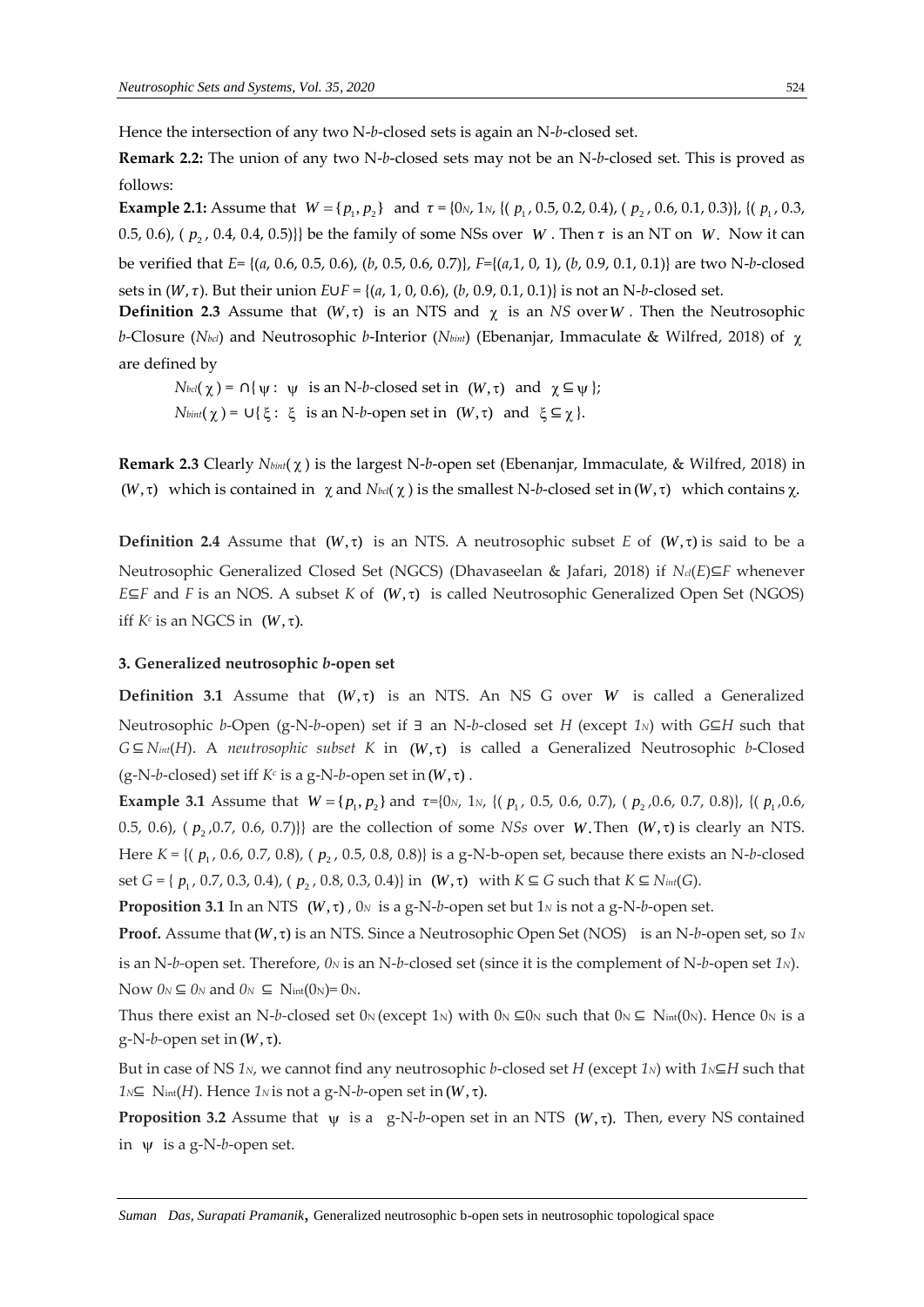**Proof.** Assume that  $\psi$  be a g-N-b-open set in an NTS  $(W, \tau)$  and  $\xi$  be any arbitrary NS over W which is contained in  $\psi$ . Since  $\psi$  is a g-N-b-open set, so there exists an N-b-closed set η (except  $1_N$ ) with  $\psi \subseteq \eta$  such that  $\psi \subseteq N_{int}(\eta)$ .

Now is contained in *A*, so  $\xi \subseteq \psi$  $\Rightarrow \xi \subseteq \psi \subseteq \eta \& \xi \subseteq \psi \subseteq N_{int}(\eta).$ 

Therefore there exists an N-*b*-closed set η (except 1<sub>N</sub>) with ξ⊆η such that ξ⊆N<sub>int</sub>(η). Hence ξ is a g-N-*b*-open set. Thus each NS contained in  $\psi$  is again a g-N-*b*-open set in  $(W, \tau)$ .

**Definition 3.2** Assume that  $(W, \tau)$  is an NTS and  $\psi$  be an NS over W. Then the Generalized Neutrosophic *b*-Interior (*g*-*Nbint*) and Generalized Neutrosophic *b*- Closure (*g*-*Nbcl*) of are defined by

 $g$ -*Nbint*( $\psi$ ) = U{ $\xi$ :  $\xi$  is a g-N-*b*-open set and  $\xi \subseteq \psi$ };  $g$ -*Nbcl*( $\psi$ ) = ∩{ $\eta$ :  $\eta$  is a g-N-*b*-closed set and  $\psi \subseteq \eta$ }.

**Theorem 3.1** Assume that  $(W, \tau)$  is an NTS. Then each neutrosophic open subset of  $(W, \tau)$  is a g-N-*b*-open set.

**Proof.** Assume that  $\psi$  be an arbitrary NOS in an NTS ( $W, \tau$ ). So  $\psi = N_{int}(\psi)$ . Since each neutrosophic closed set is an N-*b*-closed set so *Ncl*( ) is an N-*b*-closed set. Also we know that  $\Psi \subseteq N_{\text{cl}}(\Psi)$ .

Now  $\psi \subseteq N_{cl}(\psi)$  $\Rightarrow$ *Nint*( $\Psi$ )  $\subseteq$  *Nint*(*Ncl*( $\Psi$ ))  $\Rightarrow \Psi = N_{int}(\Psi) \subseteq N_{int}(N_{cl}(\Psi))$  $\Rightarrow$   $\psi \subseteq N_{int}(N_{cl}(\psi))$ 

Therefore there exists an N-*b*-closed set  $N_{cl}(\psi)$  with  $\psi \subseteq N_{cl}(\psi)$  such that  $\psi \subseteq N_{int}(N_{cl}(\psi))$ . Hence  $\psi$  is a g-N-*b*-open set in (W,  $\tau$ ). Thus each neutrosophic open subset of  $(W, \tau)$  is again a g-N-*b*-open set.

**Remark 3.1** The converse of the theorem 3.1 is not true. This can be shown by the example 3.2.

**Example 3.2** In example 3.1, it can be easily seen that  $K = \{(a, 0.6, 0.7, 0.8), (b, 0.5, 0.8, 0.8)\}$  is a  $g-N-b$ -open set in  $(W, \tau)$  but it is not an NOS.

Theorem 3.2 Assume that  $(W, \tau)$  is an NTS. Then each Neutrosophic Pre-Open Set (NPOS) in  $(W, \tau)$  is a g-N-b-open set.

**Proof.** Assume that  $(W, \tau)$  is an NTS and  $\psi$  is an NPOS. Then  $\psi \subseteq N_{int}(N_{cl}(\psi))$ . Since for any NS  $\psi$ , *N*<sup>*cl*</sup>( $\psi$ ) is an N-*b*-closed set and  $\psi \subseteq N$ <sup>*cl*</sup>( $\psi$ ). Therefore there exists an N-*b*-closed set *N*<sup>*cl*</sup>( $\psi$ ) with  $\psi \subseteq N_{cl}(\psi)$  such that  $\psi \subseteq N_{im}(N_{cl}(\psi))$ . Hence  $\psi$  is a g-N-*b*-open set in  $(W, \tau)$ . Thus each NPOS in  $(W, \tau)$  is again a g-N-b-open set.

**Theorem 3.3** If  $\psi$  is both NOS and Neutrosophic Semi-Open Set (NSOS) in an NTS ( $W, \tau$ ) then it is a g-N-*b*-open set.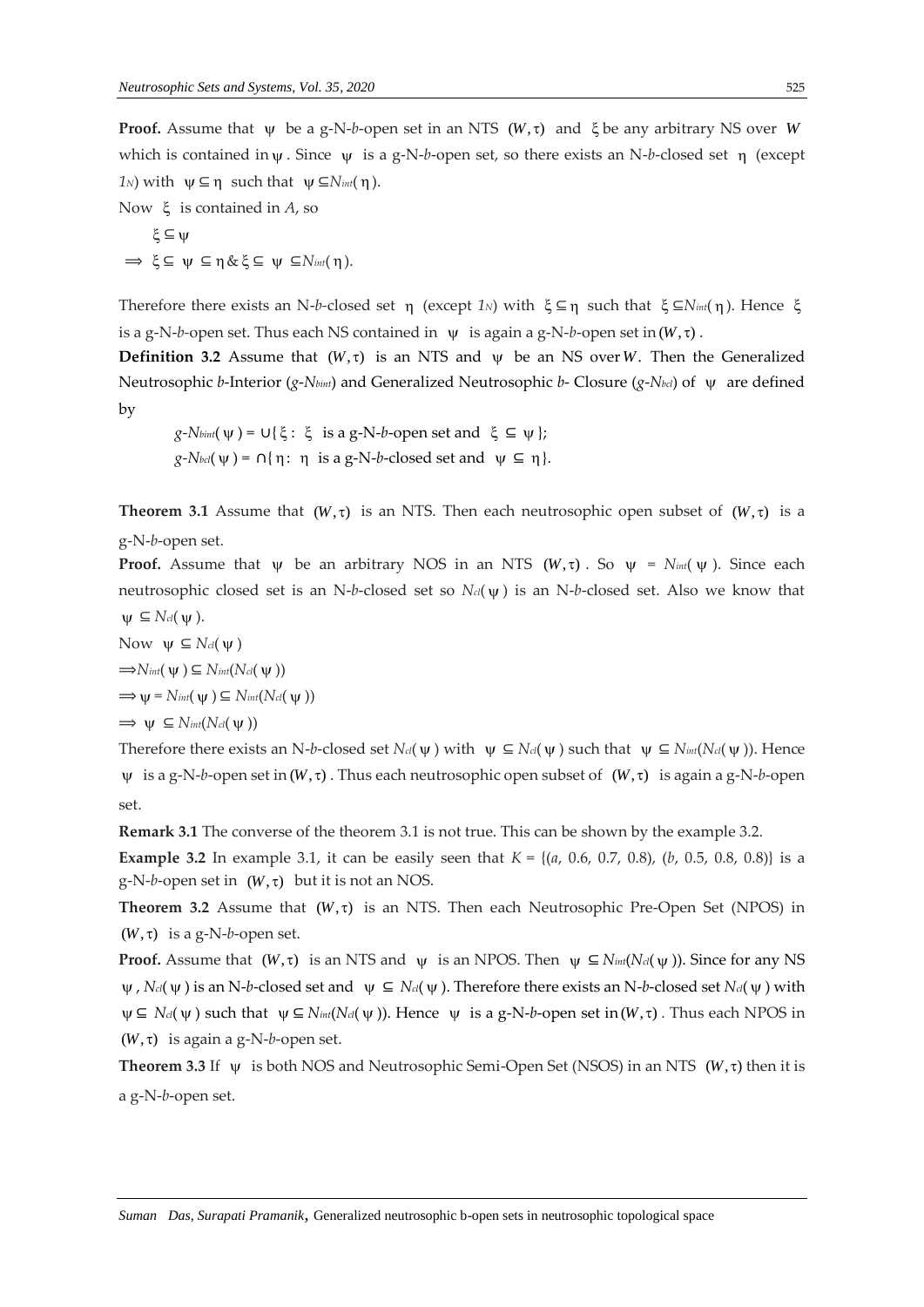**Proof.** Assume that  $(W, \tau)$  is an NTS and  $\psi$  is both NSOS and NOS. Since  $\psi$  is an NOS, so  $\psi$  $= N_{int}(\psi)$ . Again since  $\psi$  is an NSOS, so  $\psi \subseteq N_{cl}(N_{int}(\psi))$ . It can be verified that  $N_{cl}(N_{int}(\psi))$  is an N-*b*-closed set (since it is an NCS). Now  $\psi \subseteq N_{\text{cl}}(N_{\text{int}}(\psi))$  $\Rightarrow$ *N*<sup>*int*</sup>( $\psi$ ) ⊆ *Nint*(*Ncl*(*Nint*( $\psi$ (a))  $\text{[since } \psi \subseteq \delta \implies N_{\text{int}}(\psi) \subseteq N_{\text{int}}(\delta) \text{]}$  $\Rightarrow$   $\Psi$  =  $N$ *int*( $\Psi$ )  $\subseteq$   $N$ *int*( $N$ *cl*( $N$ *int*( $\Psi$ ())  $\qquad \qquad [\text{ since } \psi = N_{int}(\psi)]$ 

 $\Rightarrow$   $\psi \subseteq N_{int}(N_{cl}(N_{int}(\psi)))$ 

Therefore there exists an N-*b*-closed set  $N_d(N_{int}(\psi))$  with  $\psi \subseteq N_d(N_{int}(\psi))$  in  $(W, \tau)$  such that  $\psi$  ⊆ *N*<sup>*int*</sup>(*Ncl*(*Nint*( $\psi$ ))). Hence  $\psi$  is a g-N-*b*-open set.

**Theorem 3.4** Assume that  $(W, \tau)$  is an NTS and  $\psi$  is both neutrosophic  $\alpha$ -open and neutrosophic open set. Then is again a g-N-*b*-open set.

**Proof.** Assume that  $\psi$  is an arbitrary NS which is both neutrosophic  $\alpha$ -open set and NOS. Since  $\psi$ is an NOS so  $\psi = N_{int}(\psi)$ . Again since  $\psi$  is a neutrosophic  $\alpha$ -open set, so  $\psi \subseteq N_{int}(N_{cl}(N_{int}(\psi)))$ . Hence, it is clear that  $N_{cl}(N_{int}(\psi))$  is an N-b-closed set (since it is an NCS) in  $(W, \tau)$ .

Now  $\psi$  =  $N_{int}(\psi)$ 

 $\Rightarrow \psi = N_{int}(\psi) \subseteq N_{cl}(N_{int}(\psi))$ 

$$
\Rightarrow \psi \subseteq N_{\text{cl}}(N_{\text{int}}(\psi))
$$

Therefore there exists an N-b-closed set  $N_{cl}(N_{int}(\psi))$  with  $\psi \subseteq N_{cl}(N_{int}(\psi))$  such that  $\psi \subseteq$  $N_{int}(N_{cl}(N_{int}(\psi)))$ . Hence  $\psi$  is a generalized N-*b*-open set in  $(W, \tau)$ .

**Theorem 3.5** The intersection of any two g-N-b-open sets in an NTS  $(W, \tau)$  is again a g-N-b-open set.

**Proof.** Let  $\psi$  and  $\xi$  be any two g-N-b-open sets in an NTS( $W, \tau$ ). Then there exist two N-b-closed sets *K*, *L* with  $\psi \subseteq K$ ,  $\xi \subseteq L$  such that  $\psi \subseteq N_{int}(K)$  and  $\xi \subseteq N_{int}(L)$ .

Here ∩ ⊆*K*∩*L*.

We know that the intersection of two N-*b*-closed sets is again an N-*b*-closed set. So *K*∩*L* is an  $N-b$ -closed set in  $(W, \tau)$ .

Now  $\psi$  ∩ ξ  $\subseteq$ *N*<sub>int</sub>(*K*) ∩ *N*<sub>int</sub>(*L*) [since  $\psi$  ⊆ *N*<sub>int</sub>(*K*), ξ ⊆ *N*<sub>int</sub>(*L*)]

$$
=N_{int}(K\cap L)
$$

 $\Rightarrow$  ψ ∩ ξ ⊆  $N_{int}(K ∩ L)$ .

Therefore there exists an N-*b*-closed set *K∩L* with  $\psi$ ∩ξ ⊆*K∩L* such that  $\psi$ ∩ξ ⊆ *N<sub>int</sub>*(*K*∩*L*). Hence  $\psi \cap \xi$  is a g-N-*b*-open set in  $(W, \tau)$ . Thus the intersection of any two g-N-*b*-open sets in  $(W, \tau)$  is again a g-N-b-open set.

**Theorem 3.6** The union of two g-N-*b*-open sets is a g-N-*b*-open set if one is contained in the other. **Proof.** Let  $\psi$ ,  $\xi$  are any two g-N-b-open sets in  $(W, \tau)$  such that  $\psi \subseteq \xi$ . Since  $\psi$  and  $\xi$  are  $g-N-b$ -open sets, so there exist two N-*b*-closed sets  $G_1$ ,  $G_2$  with  $\psi \subseteq G_1$  and  $\xi \subseteq G_2$  such that  $\psi \subseteq G_1$  $N<sub>int</sub>(G<sub>1</sub>)$  and  $\xi \subseteq N<sub>int</sub>(G<sub>2</sub>)$ .

Now  $\psi \cup \xi$  ⊆ξ[since  $\psi \subseteq \xi$ ]

⊆G<sup>2</sup>

 $\Rightarrow$   $\psi \cup \xi \subseteq G_2$ 

Again  $\psi \cup \xi \subseteq \xi$  ⊆ N<sub>int</sub>(G<sub>2</sub>), where G<sub>2</sub> is an N-*b*-closed set in  $(X, \tau)$ .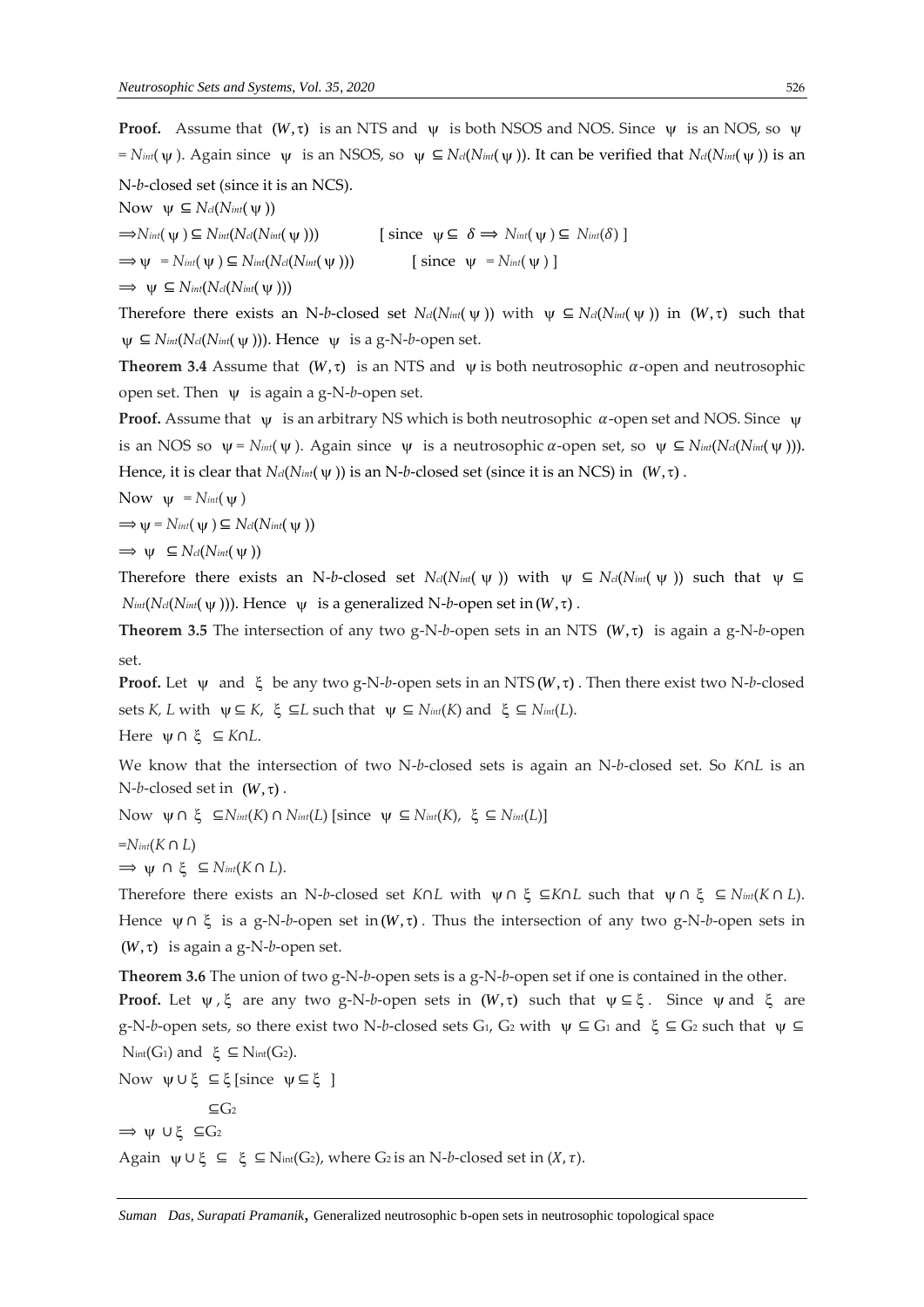Therefore there exists an N-*b*-closed set G<sub>2</sub> with  $\psi \cup \xi \subseteq G_2$  in  $(X, \tau)$  such that  $\psi \cup \xi \subseteq N_{int}(G_2)$ .

Hence the union of two g-N-*b*-open sets is again a g-N-open set if one is contained in the other. **Definition 3.3** An NS  $\chi$  is called a g-N-*b*-open set relative to an NS  $\psi$  if there exists an N-*b*-closed set  $\xi$  with  $\chi \subseteq \psi \cap \xi$  such that  $\chi \subseteq N_{int}(\psi \cap \xi)$ .

**Theorem 3.7** Assume that  $(W, \tau)$  is an NTS. If  $\xi$  is a g-N-b-open set relative to  $\psi$  and  $\psi$  is a g-N-*b*-open set relative to  $\chi$  then  $\xi$  is a g-N-*b*-open set relative to  $\chi$ .

Proof. Since  $\xi$  is a g-N-b-open set relative to  $\psi$  so there exists an N-b-closed set *K* with ⊆ ∩*K* such that ⊆*Nint*( ∩*K*). Similarly, since is a g-N-*b*-open set relative to then there exists an N-*b*-closed set *L* with  $\psi \subseteq \chi \cap L$  such that  $\psi \subseteq N_{int}(\chi \cap L)$ .

We know that the intersection of two N-*b*-closed sets is again an N-*b*-closed set. So *K*∩*L* is an N-*b-*closed set.

Now ξ ⊆ ψ ∩*K*⊆ χ ∩*L*∩*K* 

 $= \chi \cap (L \cap K)$ = ∩*G* , where *G* = *K*∩*L* is an N-*b*-closed set.

Again ξ ⊆  $N<sub>int</sub>$  (*ψ* ∩*K*)

 $\subseteq$  *Nint*( $\chi$  ∩*G*).

Therefore there exists an N-b-closed set *G* with  $\xi \subseteq \chi \cap G$  such that  $\xi \subseteq N_{int}(\chi \cap G)$ 

Hence  $\xi$  is a g-N- *b*-open relative to  $\chi$ .

## **4. Conclusion**

In this article, we introduce generalized neutrosophic *b*-open set, generalized neutrosophic *b*-interior, generalized neutrosophic *b*-closure and investigate some of their properties. By defining generalized neutrosophic *b*-open set, we prove some theorems on NTSs and few illustrative examples are provided. In the future, we hope that based on these notions in NTSs, many new investigations can be carried out.

## . **References**

- Arokiarani, I., Dhavaseelan, R., Jafari, S., & Parimala, M. (2017). On some new notations and functions in neutrosophic topological spaces. *Neutrosophic Sets and Systems*, *16*,16-19. doi.org/10.5281/zenodo.831915
- Biswas, P, Pramanik, S. & Giri, B. C. (2014). A new methodology for neutrosophic multi-attribute decision-making with unknown weight information. *Neutrosophic Sets and Systems, 3,*  42-50. doi.org/10.5281/zenodo.571212
- Biswas, P, Pramanik, S. & Giri, B. C. (2016a). Aggregation of triangular fuzzy neutrosophic set information and its application to multi-attribute decision making. *Neutrosophic Sets and Systems*, *12*, 20-40. doi.org/10.5281/zenodo.571125
- Biswas, P, Pramanik, S. & Giri, B. C. (2016b). Value and ambiguity index based ranking method of single-valued trapezoidal neutrosophic numbers and *its application to multi-attribute decision making. Neutrosophic Sets and Systems*, 12, 127-138. doi.org/10.5281/zenodo.571154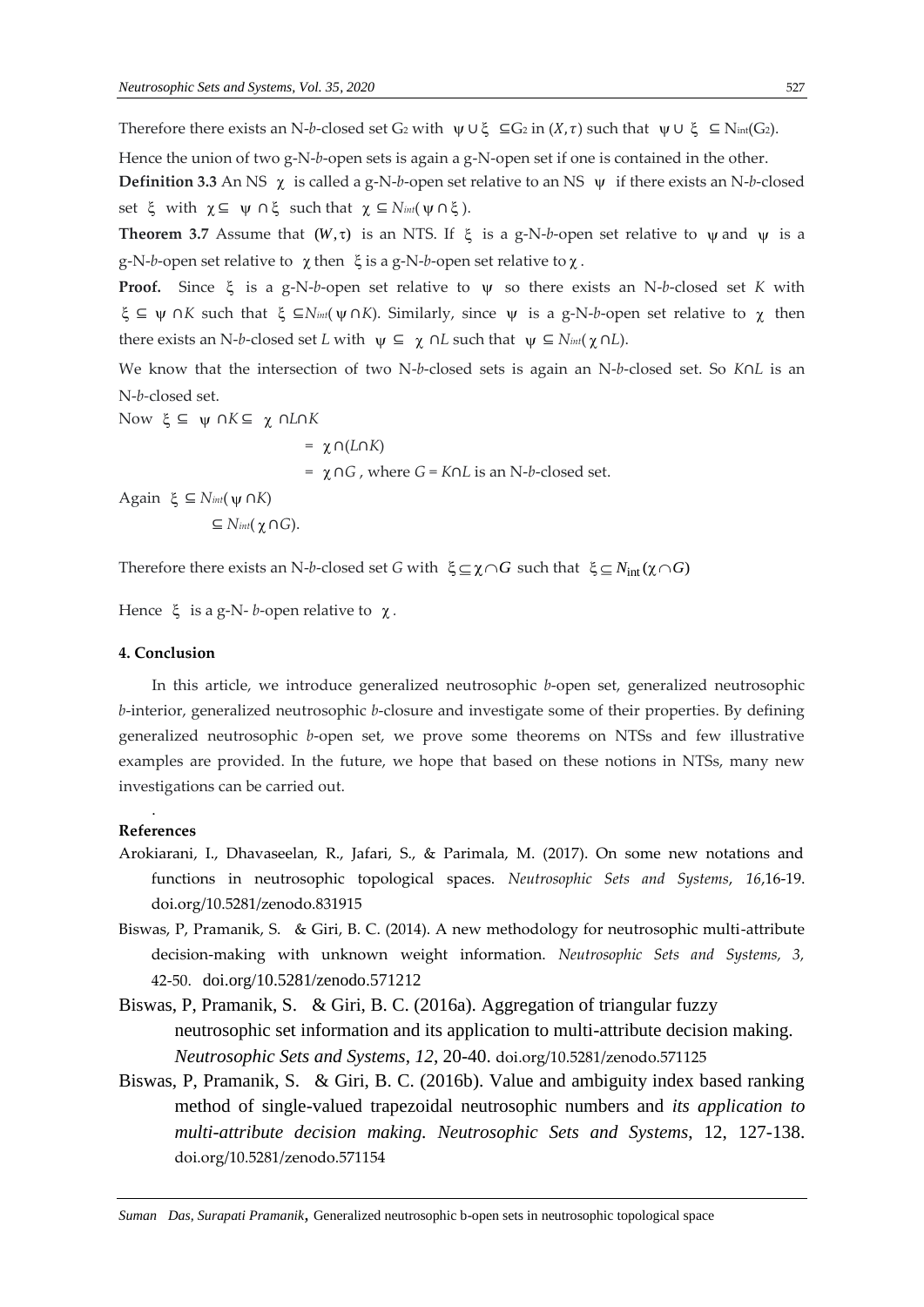- Broumi, S., Bakali, A., Talea, M., Smarandache, F., Uluçay, V., Sahin, S, ..., & Pramanik, S. (2018). *Neutrosophic sets: An overview.* In F. Smarandache, & S. Pramanik (Eds., vol.2), *New trends in neutrosophic theory and applications* (pp. 403-434). Brussels: Pons Editions.
- Dalapati, S., Pramanik, S., Alam, S., Smarandache, S., & Roy, T. K. (2017). IN-cross entropy based MAGDM strategy under interval neutrosophic set environment. *Neutrosophic Sets and Systems, 18*, 43-57. http://doi.org/10.5281/zenodo.1175162
- Dey, P. P., Pramanik, S. & Giri, B. C. (2016a). An extended grey relational analysis based multiple attribute decision making in interval neutrosophic uncertain linguistic setting. *Neutrosophic Sets and Systems*, *11*, 21-30. [doi.org/10.5281/zenodo.571228](https://doi.org/10.5281/zenodo.571228)
- Dey, P. P., Pramanik, S. & Giri, B. C. (2016b). Neutrosophic soft multi-attribute decision making based on grey relational projection method. *Neutrosophic Sets and Systems*, *11*, 98-106. doi.org/10.5281/zenodo.571576
- Dhavaseelan, R., & Jafari, S. (2018). Generalized neutrosophic closed sets. In F. Smarandache, & S. Pramanik (Eds., vol.2), *New trends in neutrosophic theory and applications* (pp. 261-273). Brussels: Pons Editions.
- Ebenanjar, E., Immaculate, J., & Wilfred, C. B. (2018). On neutrosophic b -open sets in neutrosophic topological space. *Journal of Physics Conference Series*, *1139*(1), 012062. doi: 10.1088/1742-6596/1139/1/012062
- Iswarya, P., & Bageerathi, K. (2016). On neutrosophic semi-open sets in neutrosophic topological spaces. *International Journal of Mathematical Trends and Technology, 37*(3), 214-223.
- Khalid, H. E. (2020). Neutrosophic geometric programming (NGP) with (max-product) operator, an innovative model. *Neutrosophic Sets and Systems*, 32, 269-281. doi: 10.5281/zenodo.3723803
- Maheswari, C., Sathyabama, M., & Chandrasekar, S. (2018). Neutrosophic generalized *b*-closed sets in neutrosophic topological spaces. *Journal of Physics Conference Series*, *1139*(1),012065. doi: 10.1088/1742-6596/1139/1/012065
- Mondal, K., & Pramanik, S. (2015). Neutrosophic decision making model for clay-brick selection in construction field based on grey relational analysis. *Neutrosophic Sets and Systems, 9*, 64-71. [doi.org/10.5281/zenodo.34864](https://doi.org/10.5281/zenodo.34864)
- Mondal, K., Pramanik, S. & Smarandache, F. (2016a). Rough neutrosophic TOPSIS for multi-attribute group decision making*. Neutrosophic Sets and Systems*, *13*, 105-117. [doi.org/10.5281/zenodo.570845](https://doi.org/10.5281/zenodo.570845)
- Mondal, K., Pramanik, S. & Smarandache, F. (2016b). Multi-attribute decision making based on rough neutrosophic variational coefficient similarity measure. *Neutrosophic Sets and Systems,13*, 3-17. doi.org/10.5281/zenodo.570854
- Peng, X., & Dai, J. (2018). A bibliometric analysis of neutrosophic set: two decades review from 1998 to 2017. *Artificial Intelligence Review*. https://doi.org/10.1007/s10462-018-9652-0
- Pramanik, S. (2013). A critical review of Vivekanada's educational thoughts for women education based on neutrosophic logic, *MS Academic, 3*(1), 191-198.
- Pramanik, S. (2016a). Neutrosophic linear goal programming. *Global Journal of Engineering Science and Research Management*, *3*(7), 01-11. doi:10.5281/zenodo.57367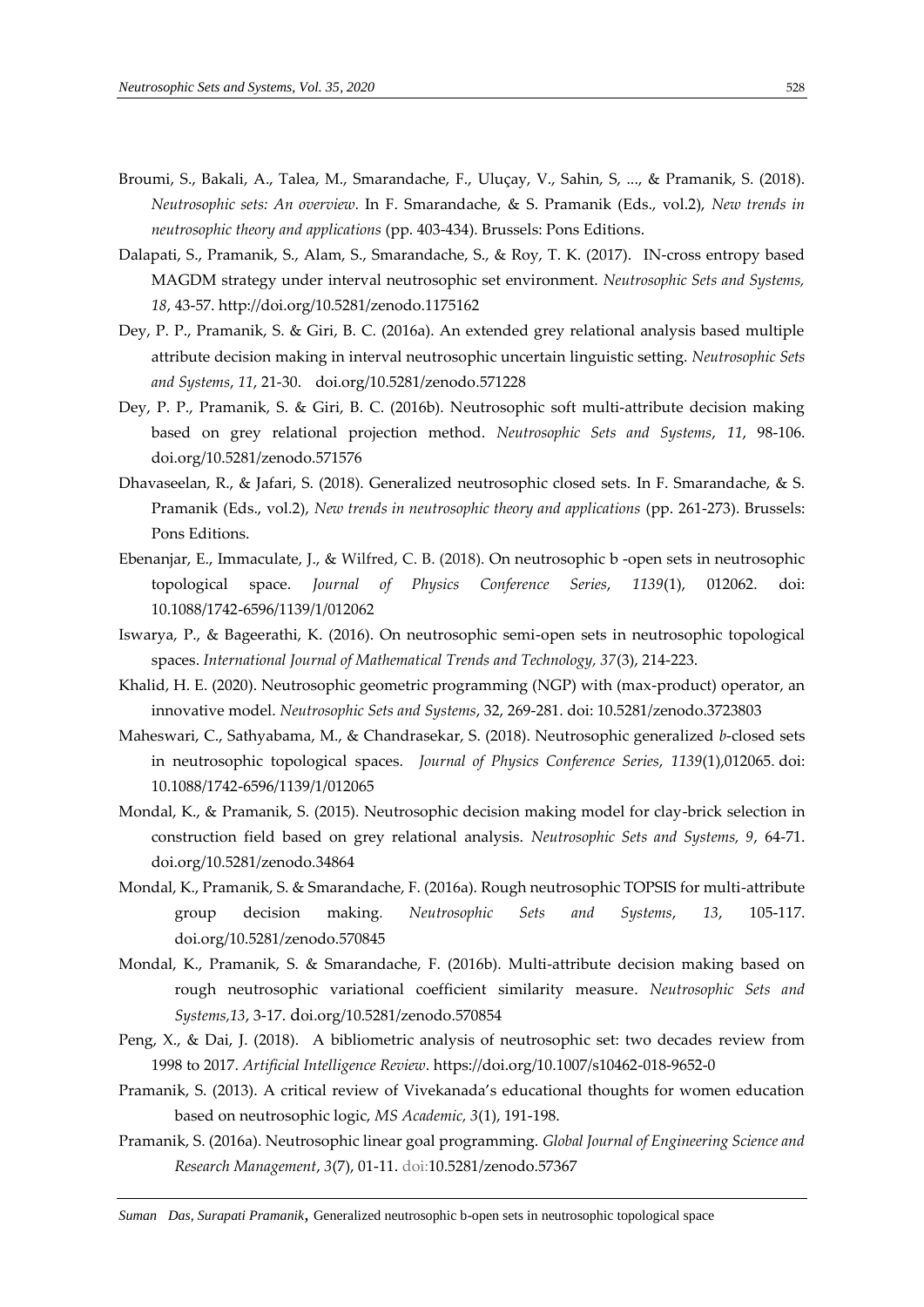- Pramanik, S. (2016b). Neutrosophic multi-objective linear programming. *Global Journal of Engineering Science and Research Management*, *3*(8), 36-46. doi:10.5281/zenodo.59949
- Pramanik, S. (2020). Rough neutrosophic set: an overview. In F. Smarandache, & Broumi, S. (Eds.), Neutrosophic theories in communication, management and information technology (pp.275-311). NewYork. Nova Science Publishers.
- Pramanik, S., & Dalapati, S. (2018). A revisit to NC-VIKOR based MAGDM strategy in neutrosophic cubic set environment. *Neutrosophic Sets and Systems***,** *21***,**  131-141.https://doi.org/10.5281/zenodo.1408665
- Pramanik, S., Dey, P.P., & Smarandache, F. (2018). Correlation coefficient measures of interval bipolar neutrosophic sets for solving multi-attribute decision making problems. *Neutrosophic Sets and Systems, 19*,70-79.http://doi.org/10.5281/zenodo.1235151
- Pramanik, S., & Mallick, R. (2018). [VIKOR based MAGDM strategy with trapezoidal neutrosophic](javascript:void(0))  [numbers](javascript:void(0))*. Neutrosophic Sets and Systems*, *22*, 118-130. [10.5281/zenodo.2160840](https://zenodo.org/record/2160841#.XA58V2gza00)
- Pramanik, S., & Mallick, R. (2019). [TODIM strategy for multi-attribute group decision making in](javascript:void(0))  [trapezoidal neutrosophic number environment.](javascript:void(0)) *Complex & Intelligent Systems*, *5* (4), 379–389 [https://doi.org/10.1007/s40747-019-0110.](https://doi.org/10.1007/s40747-019-0110)
- Pramanik, S., Mallick, R., & Dasgupta, A. (2018). Contributions of selected Indian researchers to multi-attribute decision making in neutrosophic environment. *Neutrosophic Sets and Systems*, *20*, 108-131. http://doi.org/10.5281/zenodo.1284870
- Pramanik, S. & Mondal, K. (2016). Rough bipolar neutrosophic set. *Global Journal of Engineering Science and Research Management*, *3*(6), 71-81.
- Pramanik, S., & Roy, T.K. (2014). Neutrosophic game theoretic approach to Indo-Pak conflict over Jammu-Kashmir. *Neutrosophic Sets and Systems, 2*, 82-101.
- Pushpalatha, A., & Nandhini, T. (2019). Generalized closed sets via neutrosophic topological spaces. *Malaya Journal of Matematik*,7(1), 50-54. Doi.org/10.26637/MJM0701/0010
- Rao, V. V., & Srinivasa, R. (2017). Neutrosophic pre-open sets and pre-closed sets in neutrosophic topology. *International Journal of Chem Tech Research, 10*(10), 449-458.
- Salama, A. A., & Alblowi, S. A. (2012a). Neutrosophic set and neutrosophic topological space. *ISOR Journal of Mathematics, 3*(4), 31-35.
- Salama, A. A., & Alblowi, S. A. (2012b). Generalized neutrosophic set and generalized neutrosophic topological space. *Computer Science and Engineering, 2* (7), 129-132.
- Salama,A. A., Smarandache, F., & Alblowi, S. A. (2014). New neutrosophic crisp topological concepts. *Neutrosophic Sets and System, 4*, 50-54. [doi.org/10.5281/zenodo.571462](https://doi.org/10.5281/zenodo.571462)
- Shanthi, V. K., Chandrasekar, S., Safina, & Begam, K. (2018). Neutrosophic generalized semi closed sets in neutrosophic topological spaces. *International Journal of Research in Advent Technology, 67*, 1739-1743.
- Smarandache, F. (1998). *A unifying field in logics, neutrosophy: neutrosophic probability, set and logic*. Rehoboth: American Research Press.
- Smarandache, F. & Pramanik, S. (Eds.). (2016). *New trends in neutrosophic theory and applications*. Brussels: Pons Editions.